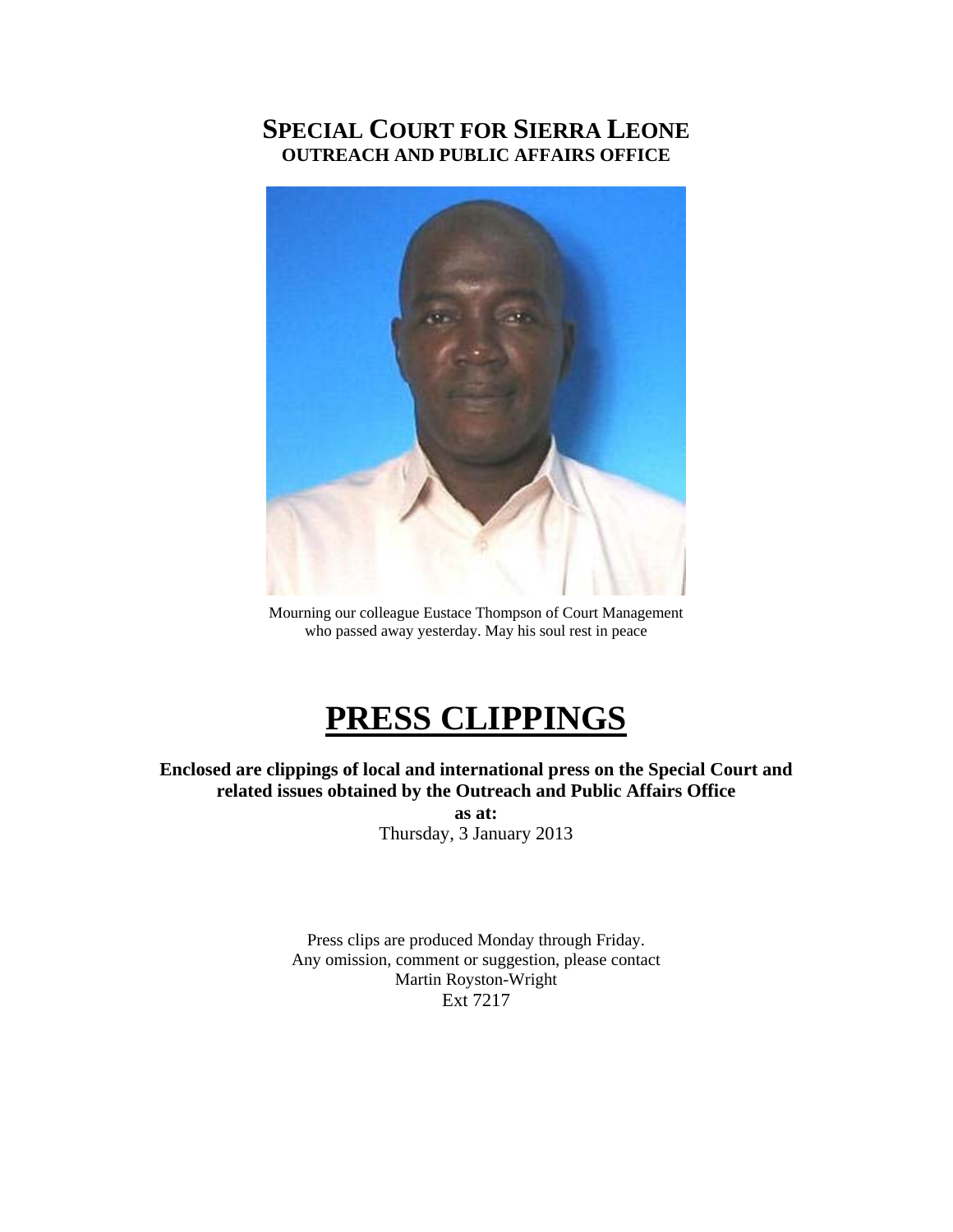| <b>International News</b>                                                            |           |
|--------------------------------------------------------------------------------------|-----------|
| The Two Most Memorable Events In 2012 / The Inquirer                                 | Pages 3-5 |
| Farewell to the Rwanda War Crimes Tribunal / UN Dispatch                             | Page 6    |
| Former Tribunal Judge Says Suspects' Infirmity May Thwart Justice / Voice of America | Page 7    |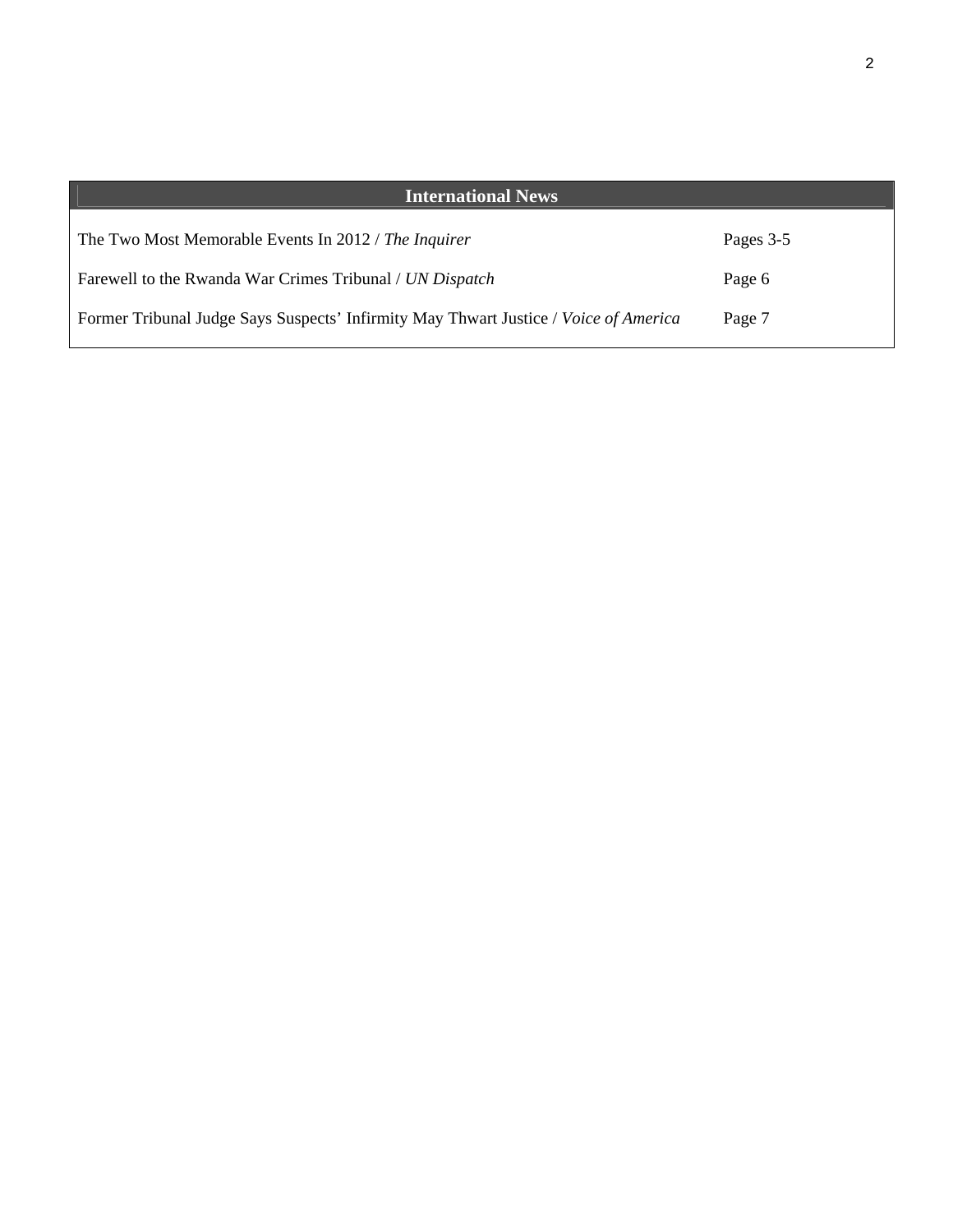#### The Inquirer Monday, 31 December 2012

#### **The Two Most Memorable Events In 2012**

Story by C. Winnie Saywah



Fmr. Pres. Charles Gankay Taylor

As the year 2012 draws to a close, there were several events that media institutions would capture as being memorable and therefore, the INQUIRER Newspaper has deemed it expedient as their normal tradition to memorialize just two important events that occurred during this year in review.

Our foremost event was on the 11-count verdict of Liberia's 20th President and first former Head of State convicted of war crimes, Charles Gankay Taylor who has been in prison since 2006 in the international court in The Hague, Netherlands, for his alleged role in the atrocities committed in neighboring Sierra Leone during its civil war in the 1990s.

After 420 days of trial, with 115 witnesses, over 50,000 pages of testimony and 1,520 exhibits presented on April 26, 2012, marked the conclusion of a summary of Trial Chamber's long-awaited verdict of nearly six-year long chronicle accusing Mr. Taylor of knowingly assisting the commission of crimes by providing a continuous flow of arms and ammunition to the RUF in exchange for diamonds in Sierra Leone.

Former prosecutor, David Crane, signed the indictment against Mr. Taylor on June 4, 2003 and trial started on January 6, 2008. Defense case started on July 13, 2009; prosecution closed argument on February 8, 2011 while defense closed argument on March 9, 2011.

The Special Court for Sierra Leone convicted Mr. Taylor with a 50-year sentence in prison for what was internationally termed as 'aiding and abetting, as well as planning some of the most heinous and brutal crimes recorded in human history,' which is alleged to have occurred over the course of the five years which is almost the entire years of Mr. Taylor's presidency in Liberia.

In a trial perceived as a 'defining moment case' for modern human rights law, Mr. Taylor is on record as the first former Head of state to also be convicted by an international tribunal since the Nuremberg trials in Germany after World War II. The judge who presided over the sentencing in The Hague, Richard Lussick said the 11-count charge contained among other things; encouraging rebels in Sierra Leone in a campaign of terror, involving murder, rape, sexual slavery and the conscription of children younger than age 15.

Judge Lussick read Mr. Taylor's sentencing statement, which began with a horror cabinet of carnage committed in Sierra Leone by rebels from the Revolutionary United Front (RUF), with the support of Mr. Taylor during his regime as sitting President in Liberia.

He spoke of amputations with machetes, some of which were carried out by child soldiers forced to do so while accounts by witnesses who suffered under the violence were being read. However, the prosecutors failed to prove that Mr. Taylor, 64, assumed direct command over rebels who committed atrocities but promised that he will serve out his sentence in a British prison.

Delivering the court's decision, Judge Lussick said Taylor's crimes were of the "utmost gravity in terms of scale and brutality" alluding that the lives of more innocent civilians in Sierra Leone were lost or destroyed as a direct result of his actions.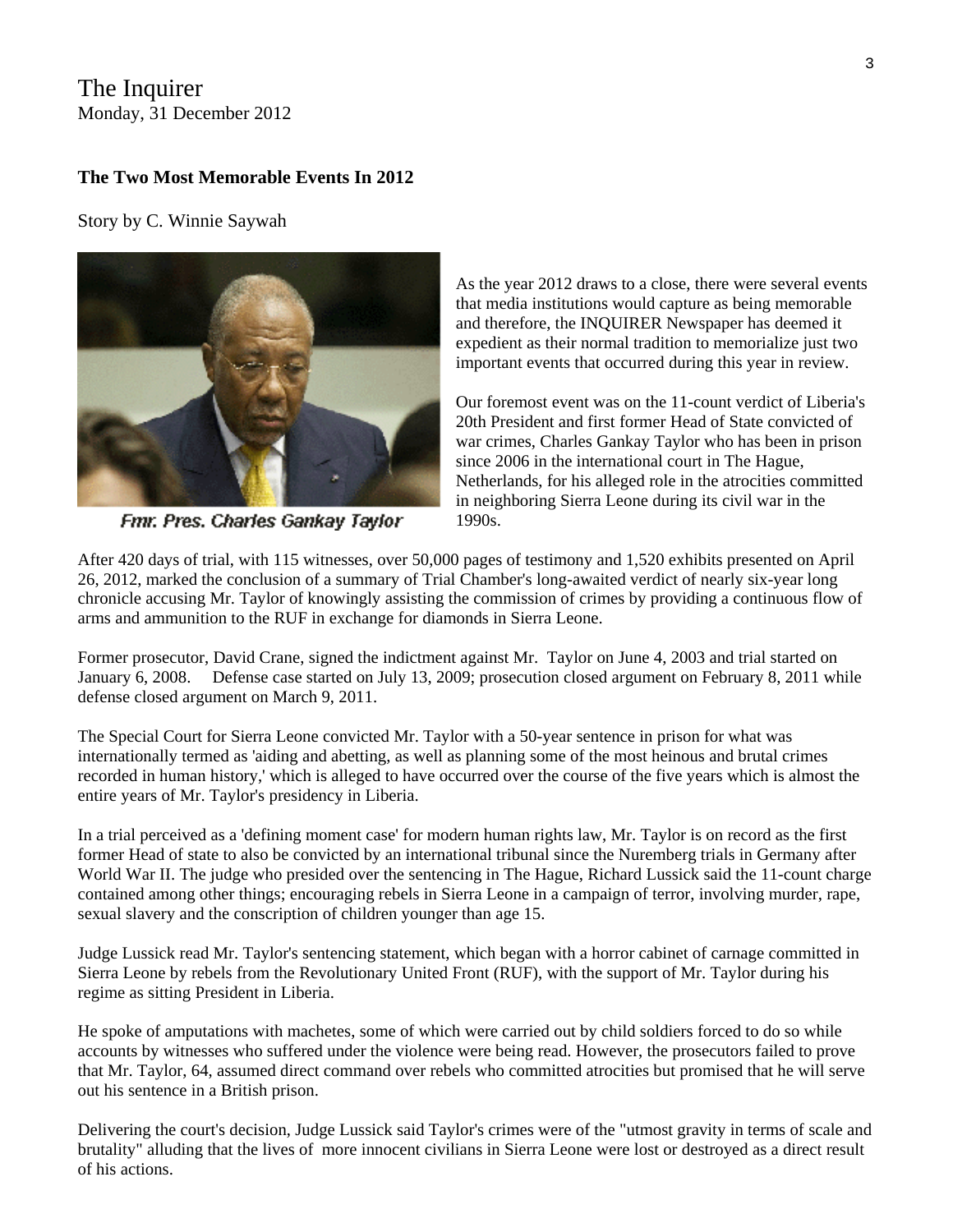Taylor was said to have been "in a class of his own" compared with others convicted by the court and that the special status of Mr. Taylor as a Head of State put him in a different category of offenders for the purpose of sentencing.

Prosecutors had earlier requested the judge to impose an 80-year prison term on Mr. Taylor but Judge Lussick said such a long term would have been excessive as Taylor was convicted of aiding and abetting which "as a mode of liability generally warrants a lesser sentence than that imposed for more direct forms of participation."

While Taylor's lead counsel Courtenay Griffiths said that the verdict was inevitable and that it sets an "unwelcome precedence," and suggested throughout the trial that Mr. Taylor's case was political in nature and that double standards in international criminal justice means that only African leaders are subjected to judicial scrutiny.

Meanwhile, , a leader of the RUF, Issa Sesay, who carried out many of the atrocities, was sentenced to 52 years.

On May 30, 2012, there was no scene of jubilation in the courtroom but there were mixed reactions in some quarters outside the courtroom in Sierra Leone and Liberia and surprisingly, a sun surrounded the moon displaying a rainbow sign in the sky on that afternoon as the verdict was being announced.

The chief prosecutor, Brenda Hollis, told a news conference that the sentence did not replace amputated limbs; it did not bring back those who were murdered; that it did not heal the wounds of those who were raped or forced to become sexual slaves and said that she may appeal the sentence on the grounds that "it is too lenient."

Some were of the opinion that 50 years is a lot of time even though it is also about reinforcing the principle that No Man is Above the Law. Yet others' views were that the Taylor's trial in The Hague seems very far away from the reality of people's actual lives. For a region where peace and political stability are extremely fragile, the trial was of important symbolic value.

In his last address to the tribunal, Taylor denied encouraging human rights abuses during the prolonged civil war in Sierra Leone, insisting how he had in fact been trying to stabilize the region."What I did to bring peace to Sierra Leone was done with honor. I was convinced that unless there was peace in Sierra Leone, Liberia would not be able to move forward," as he pleaded not guilty.

The Appeals Chamber has now set a new date of January 22, 2013 for the hearing to commence for both prosecution and defense teams. The two teams have appealed the judgment on several grounds, which they will present in court during the January hearing. In those appeals filed in July, prosecutors raised four issues including the judge's failure to find Taylor liable for ordering and instigating the commission of crimes and the 50 year jail sentence.

Among the 45 grounds of appeal that the defense raised are the findings of the judges that Taylor was involved in planning attacks on Kono, Makeni, and Freetown in late 1998 to early 1999 and that there were irregularities in the trial proceedings based on the statement made by the Alternate Judge El-Hadj Malick Sow, who alleged that there had been no deliberations among the judges.

Another episode that the INQUIRER wants to bring to the fore this time of the year is the death of District 11th Montserrado County Representative, Moses Saah Tandapolie which occurred in Gbarnga, Bong County on March 16, 2012.

Representative Tandapolie reportedly collapsed shortly after a retreat organized and held by lawmakers. He was pronounced dead at the Phebe Hospital about 1a.m. Tandapolie was one of the most influential lawmakers in the 52nd Legislature and was therefore able to retain his seat in the 53rd National Legislature.

Tandapolie brought a wealth of legal experience to the National Legislature and prior to his election to that post, he served as Associate Magistrate in various local courts in Montserrado County in Brewerville, Gardnersville, Paynesville, West Point, New Kru Town and at the Monrovia City Court.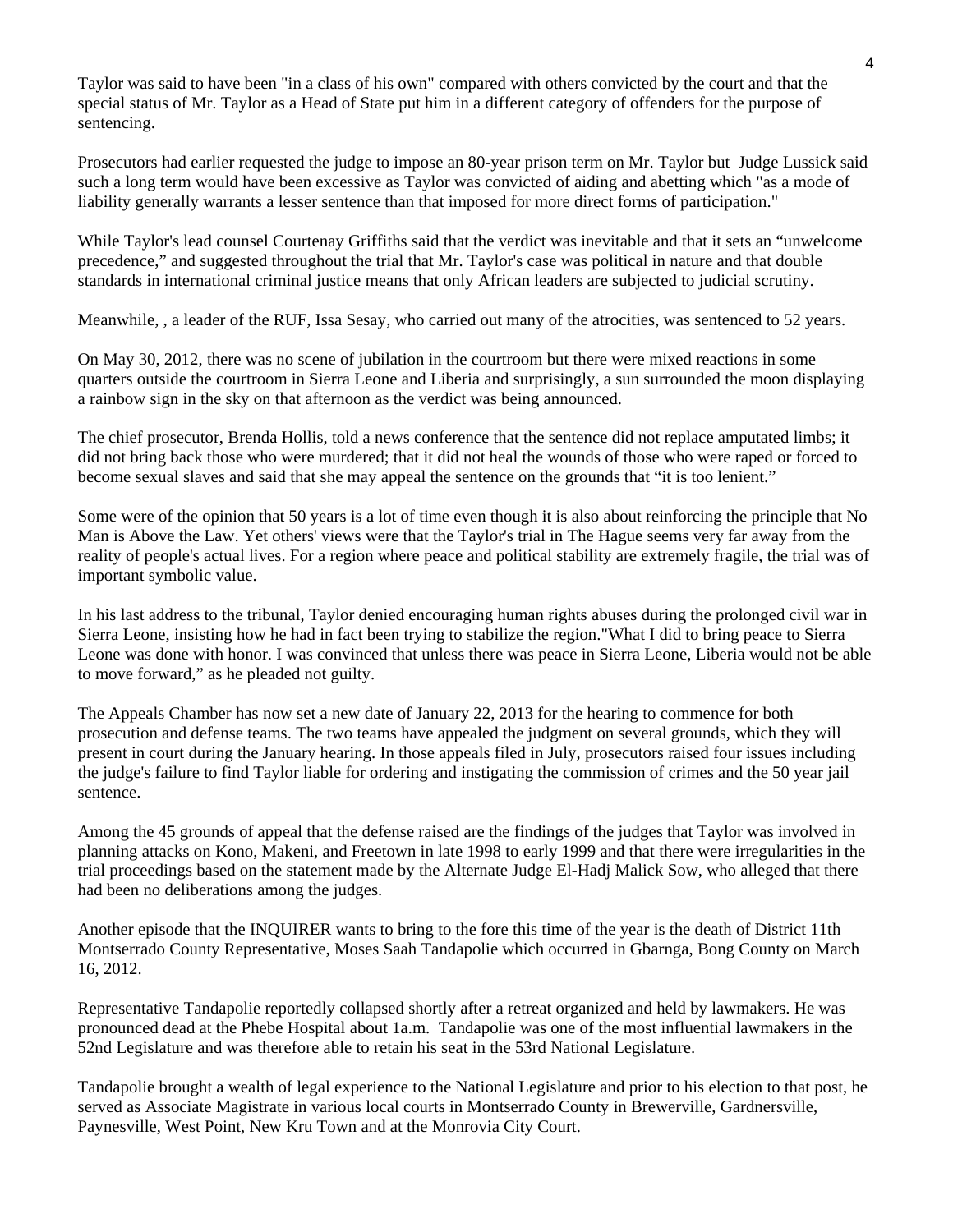Before his demise, Tandapolie was at the center of a controversy during the confirmation hearing of Internal Affairs Minister Nelson Blamo and as the head of the committee responsible to probe into the complaint involving District 6, Montserrado County lawmaker, Edwin Snowe's role during a bachelor's eve at his ELWA residence.

The tough talking lawmaker was perceived to be the major contributor to a radical decision from his committee regarding what stance the House of Representatives would have taken against Rep. Snowe for offering a female US\$1,000 to pageant around a pool nude before a recorded crowd. Also the confirmation hearing of Mr. Nelson was another issue that sparked serious debate with traditional chiefs and Zoes for what he claimed was a breach of traditional rite when they escorted Mr. Nelson for his confirmation hearing before the plenary.

He accused traditional leaders of bribing members of the Liberian Legislature with kola nuts when in truth, traditional kola nuts should not have been presented before the commencement of an exercise without hearing what the visitors had to say. Tandapolie contended that there was no need for such tradition to be exercised since it was a 'usual' confirmation hearing procedure.

"You should have waited for the Senators to do their work before giving them kola nuts as a sign of thanks, not prior to their work," Rep Tandapolie said.

The statement later sparked anger amongst traditional chiefs and elders from across the country who demanded that Tandapolie apologize in four days or face the wrath of the traditional gods but Tandapolie in his response during one of his many talk shows interview on that matter said, "I apologize for being too harsh on the matter with the chiefs and elders of Liberia."

After his response, the head of the National Traditional Council of Liberia, Chief Zanzan Karwor also engaged him on the TV station at which time Chief Karwor placed on the lap of Rep. Tandapolie several traditional materials which included the chief's traditional walking stick and the cow tail which he usually uses to fan himself.

"You must apologize here or else we will close the door on you," Chief Karwor insisted as he was alleged of throwing several traditional signs on the TV show.

Chief Karwor maintained that the presentation of kola nuts to lawmakers was their own way of presenting their son (Nelson) to members of the vetting committee and not a sign of bribery as claimed by the lawmaker. "Whenever you give kola nuts to a person, you give life" Chief Karwor said. "He is our son and we like him. That is why we presented him to the Senators with kola nuts," the traditional chief's head clarified.

A day following the death of the lawmaker, the House of Representatives instructed the Ministry of Justice to conduct an autopsy and specimens of the dead were sent to the Philipino Police Hospital in Manila by the Government of Liberia following a request from a Philipino Pathologist, Dr. Servillano B. Ritualo for additional medical examination.

Releasing his report on the cause of death, Dr. Ritualo said the lawmaker died from "cardiac arrest" (heart attack). He added that the specimens were sent to Philippines because Rep. Tandapolie had needle marks on his right hand and also wanted to know the kinds of food he consumed on the night of his death.

To date, as many still accuse the traditional elders and chiefs of having a hand in the death of the lawmaker, some citizens are also calling on the House to probe Rep. Snowe and some of his colleagues since they were also accused of being with the lawmaker before his death.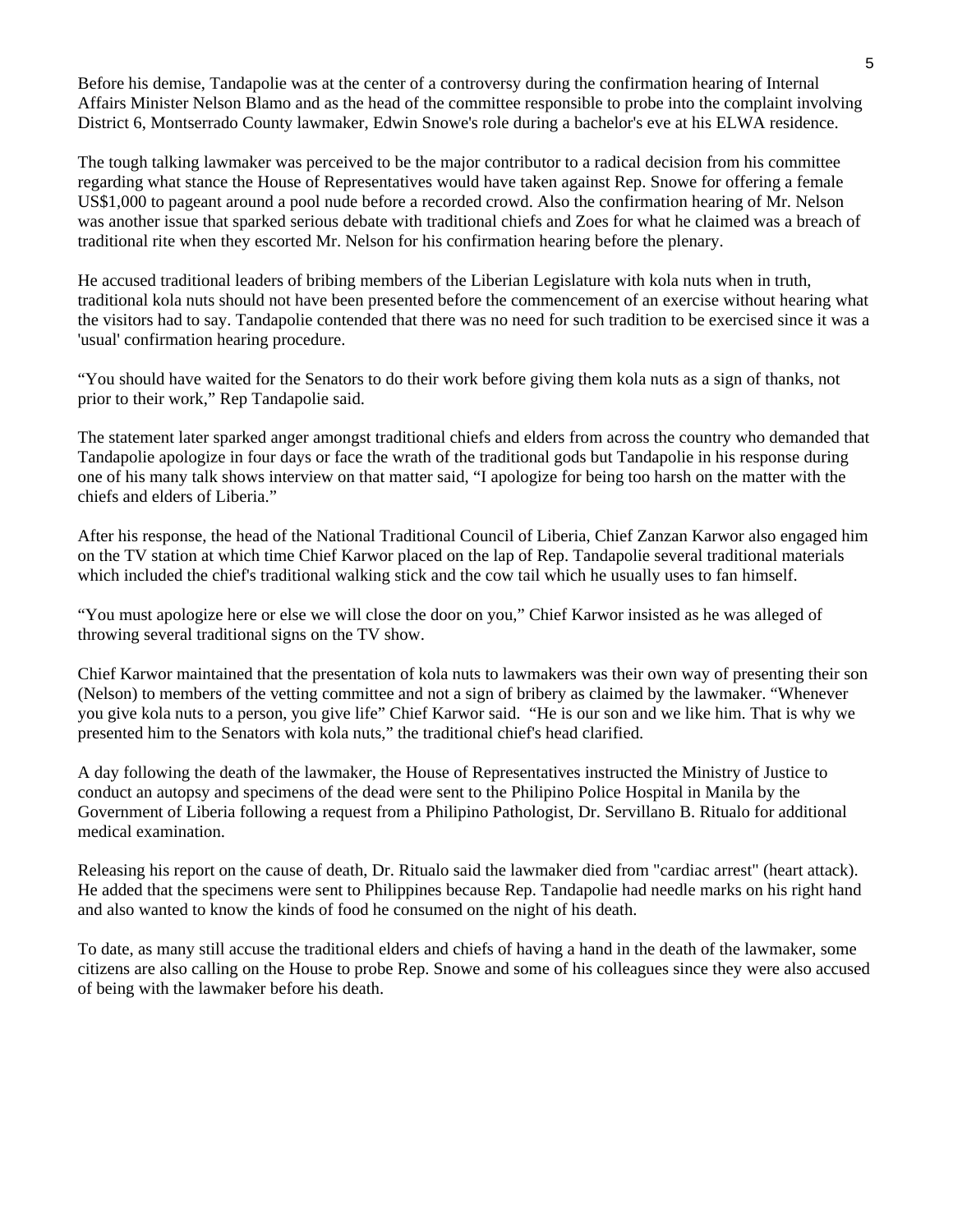#### **Farewell to the Rwanda War Crimes Tribunal**

#### Kimberly Curtis

Yesterday, after 17 years of operation, the International Criminal Tribunal for Rwanda (ICTR) issued its final trial verdict with the conviction of Augustin Ngirabatware for genocide, incitement to commit genocide and rape as a crime against humanity. The court will continue to hear appeals but the conclusion of the trial phase marks a significant milestone in international criminal justice.

The ICTR has always been treated like the smaller and less loved sibling of the International Criminal Tribunal for the Former Yugoslavia but it still has an impressive record. After its founding in 1995, the tribunal indicted 93 suspects and arrested 83, a nearly 90% arrest rate. Of those brought before the tribunal, 9 pled guilty, 10 were acquitted and 75 were convicted and sentenced. The tribunal also broadened international criminal jurisprudence; among notable legal developments, the ICTR marked the first time defendants were brought to account for the crime of genocide and the conviction of rape as an act of genocide.

However the tribunal's most infamous case is probably the so-called Media Case which became the first case before an international court to consider the accountability of media and propaganda makers since the conviction and execution of Julius Streicher by the Nuremberg Tribunal in 1946. While the Trial Chamber convicted all three defendants of crimes related to genocide in 2003 for their role in running radio stations and magazines that spread hate speech and characterized Tutsis as enemies that needed to be eliminated during the years leading up to the genocide, the Appeals Chamber later overturned several of the convictions related to conspiracy to commit genocide and reduced all three prison sentences. To this day, the case remains controversial as it pits the principles of freedom of expression against mass violence and the issue of incitement. The Media Case was just one of many cases that wrestled with complex issues not dealt with since the Nuremberg Tribunal and established precedence that now provides the basis for International Criminal Court proceedings.

However for all of the accomplishments of the tribunal, its legacy remains mixed. A major complaint is the fact that the tribunal only prosecuted members of the Rwandan government and associated militias but not the Rwandan Patriotic Front (RPF), the rebel force that started the civil war in 1990 and is now in power in Rwanda. Likewise, outside actors such as France that financially and militarily supported the Rwandan government were never investigated for their role. While part of this is due to the narrow jurisdiction of the tribunal, it has led to the perception of victor's justice with a one-sided prosecution of a complex conflict.

Nor has the tribunal stemmed violence in the region. The ongoing conflict in the neighboring Democratic Republic of the Congo and Rwanda's involvement there is a testament to the inability of tribunal actions to prevent or deter more violence. Cases emerging from that conflict now fall under the jurisdiction of the International Criminal Court but so far it does not appear likely that the ICC will improve upon the ICTR's record in preventing additional fighting.

Despite its limitations, the conclusion of the trial phase of the ICTR marks the first completion of any of the major ad-hoc international criminal tribunals. As more attention shifts to the ICC, it is important to remember the contributions these tribunals have made to international criminal law as well as their weaknesses in order to advance the cause of holding people accountable for the worst crimes.